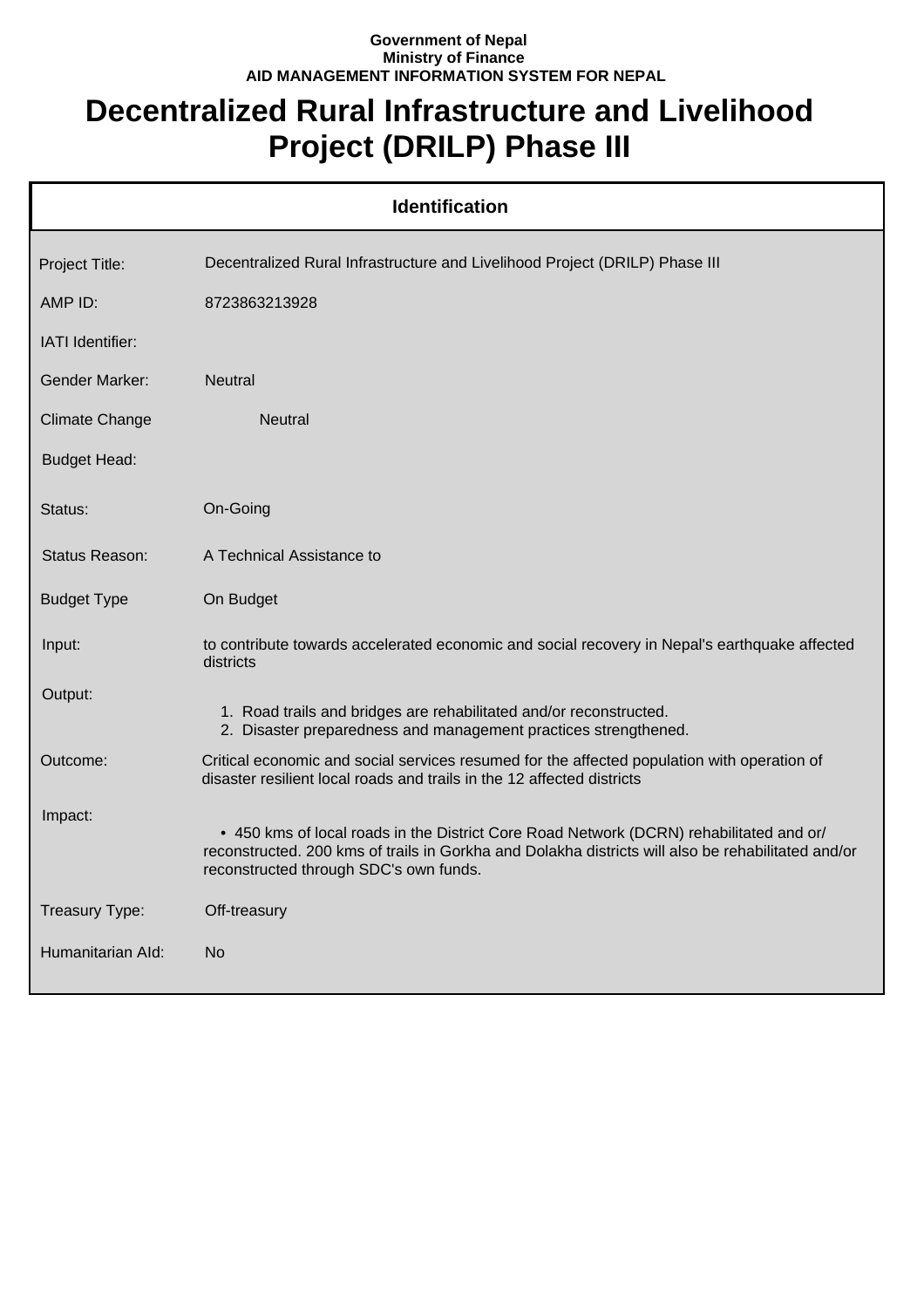| <b>Location</b>            |            |  |
|----------------------------|------------|--|
| Location                   | Percentage |  |
| Bhaktapur (Bhaktapur)      | 8.0%       |  |
| Kathmandu (Kathmandu)      | 8.0%       |  |
| Lalitpur (Patan)           | 8.0%       |  |
| Kavrepalanchok (Dhulikhel) | 9.0%       |  |
| Chitwan (Bharatpur)        | 9.0%       |  |
| Sindhuli (Sindhuli Madhi)  | 8.0%       |  |
| Lamjung (Bensi Sahar)      | 8.0%       |  |
| Dholkha (Charikot)         | 9.0%       |  |
| Ramechhap (Manthali)       | 9.0%       |  |
| Okhaldhunga (Okhaldhunga)  | 8.0%       |  |
| Solukhumbu (Salleri)       | 8.0%       |  |
| Gorkha (Gorkha)            | 8.0%       |  |

| <b>National Plan</b>                                                                                         |            |
|--------------------------------------------------------------------------------------------------------------|------------|
| Program                                                                                                      | Percentage |
| [ Road and Other Transports ] [ Infrastructure Development Policy ] [ National Development  <br>Plan (NDP) ] | 100.0%     |

| <b>Sector</b>                                   |            |
|-------------------------------------------------|------------|
| Sector                                          | Percentage |
| Nepal Sector Classification LOCAL DEVELOPMENT 0 | 100.0%     |

| <b>Implementing/Executing Agency</b>         |         |
|----------------------------------------------|---------|
| Donor                                        |         |
| Swiss Agency for Development and Cooperation | $0.0\%$ |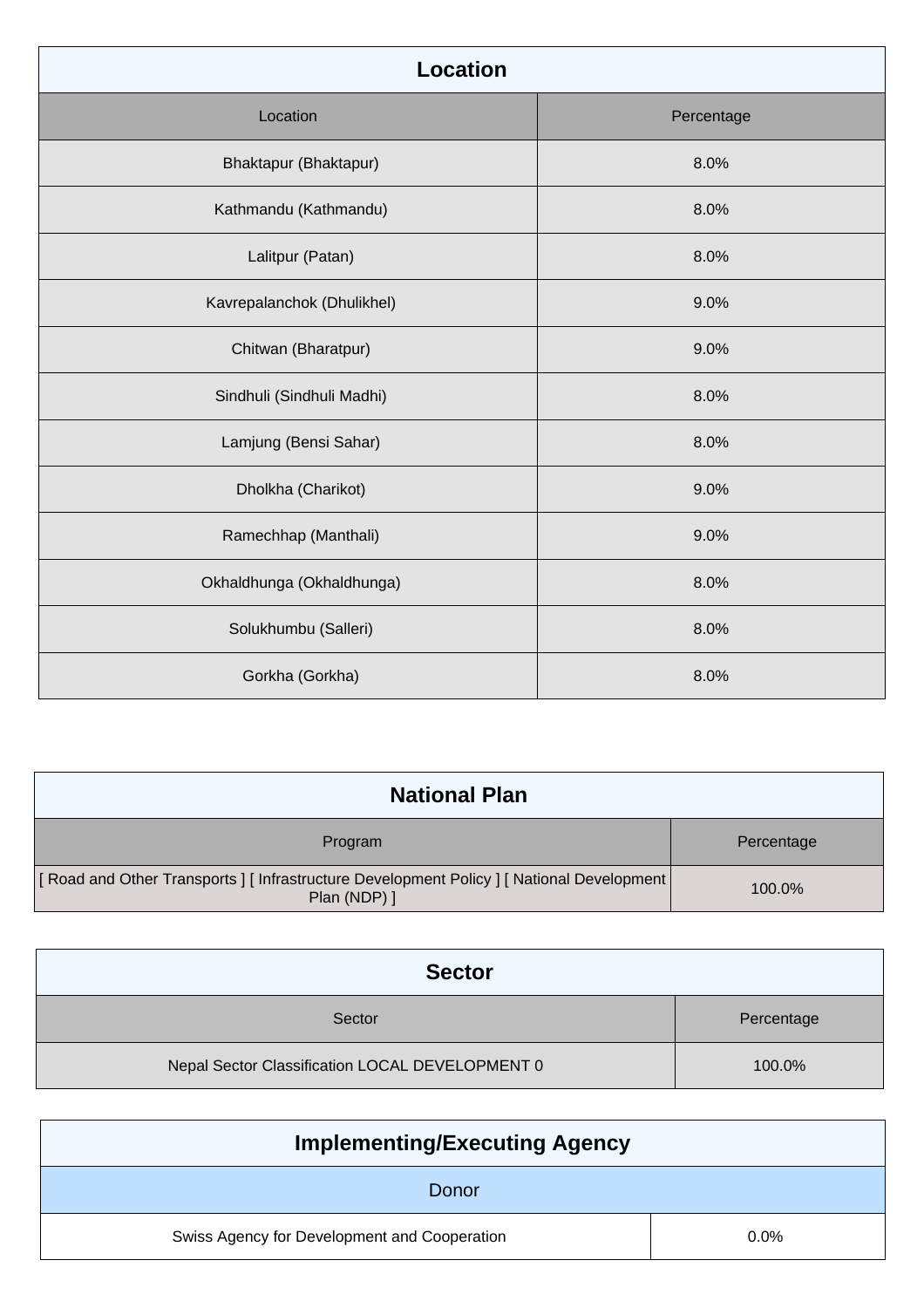| <b>Responsible Organization</b>                                       |        |
|-----------------------------------------------------------------------|--------|
| Ministry of Federal Affairs and Local Development                     | 100.0% |
| <b>Executing Agency</b>                                               |        |
| Ministry of Federal Affairs and Local Development                     | 100.0% |
| <b>Implementing Agency</b>                                            |        |
| Department of Local Infrastructure Development and Agricultural Roads | 100.0% |

|                     |                                                |                            | <b>Funding</b>                                      |            |                     |
|---------------------|------------------------------------------------|----------------------------|-----------------------------------------------------|------------|---------------------|
| Transaction<br>Date | Type of<br>Assistance                          | Mode of<br>Payment         | Post Earthquake<br>Assistance                       | Commitment | <b>Disbursement</b> |
|                     |                                                |                            | <b>Swiss Agency for Development and Cooperation</b> |            |                     |
|                     |                                                |                            | <b>Actual</b>                                       |            |                     |
| 6/16/2016           | Technical<br>Assistance<br>(Standalone)        | Direct Payment             | N <sub>o</sub>                                      | Ю          | 2,034,834           |
| 2/18/2019           | <b>Technical</b><br>Assistance<br>(Standalone) | <b>Direct Payment</b>      | No                                                  | Ю          | 546,120             |
| 12/15/2017          | Technical<br>Assistance<br>(Standalone)        | <b>Direct Payment</b>      | No                                                  | Ю          | 790,613             |
| 11/20/2019          | Technical<br>Assistance<br>(Standalone)        | Direct Payment             | No                                                  | 0          | 554,703             |
| 7/17/2018           | <b>Technical</b><br>Assistance<br>(Standalone) | <b>Direct Payment</b>      | No                                                  | Ю          | 1,635,349           |
| 1/1/2016            | Technical<br>Assistance<br>(Standalone)        | Direct Payment             | N <sub>o</sub>                                      | 5,727,356  | Ю                   |
|                     |                                                | <b>Total</b>               |                                                     | 5,727,355  | 5,561,616           |
|                     |                                                |                            | <b>Planned</b>                                      |            |                     |
| 7/31/2020           | Technical<br>Assistance<br>(Standalone)        | <b>Direct Payment</b>      | N <sub>o</sub>                                      | 0          | 229,950             |
| 5/10/2016           | <b>Technical</b><br>Assistance<br>(Standalone) | <b>Direct Payment</b>      | No                                                  | Ю          | 2,020,646           |
| 7/31/2017           | Technical<br>Assistance<br>(Standalone)        | Direct Payment             | No                                                  | Ю          | 1,383,892           |
| 8/31/2018           | Technical<br>Assistance<br>(Standalone)        | Direct Payment             | No                                                  | Ю          | 1,671,420           |
| 2/28/2019           | Technical<br>Assistance<br>(Standalone)        | Direct Payment             | No                                                  | 0          | 551,550             |
|                     |                                                | <b>UNDISBURSED BALANCE</b> |                                                     |            | $-5,691,716$        |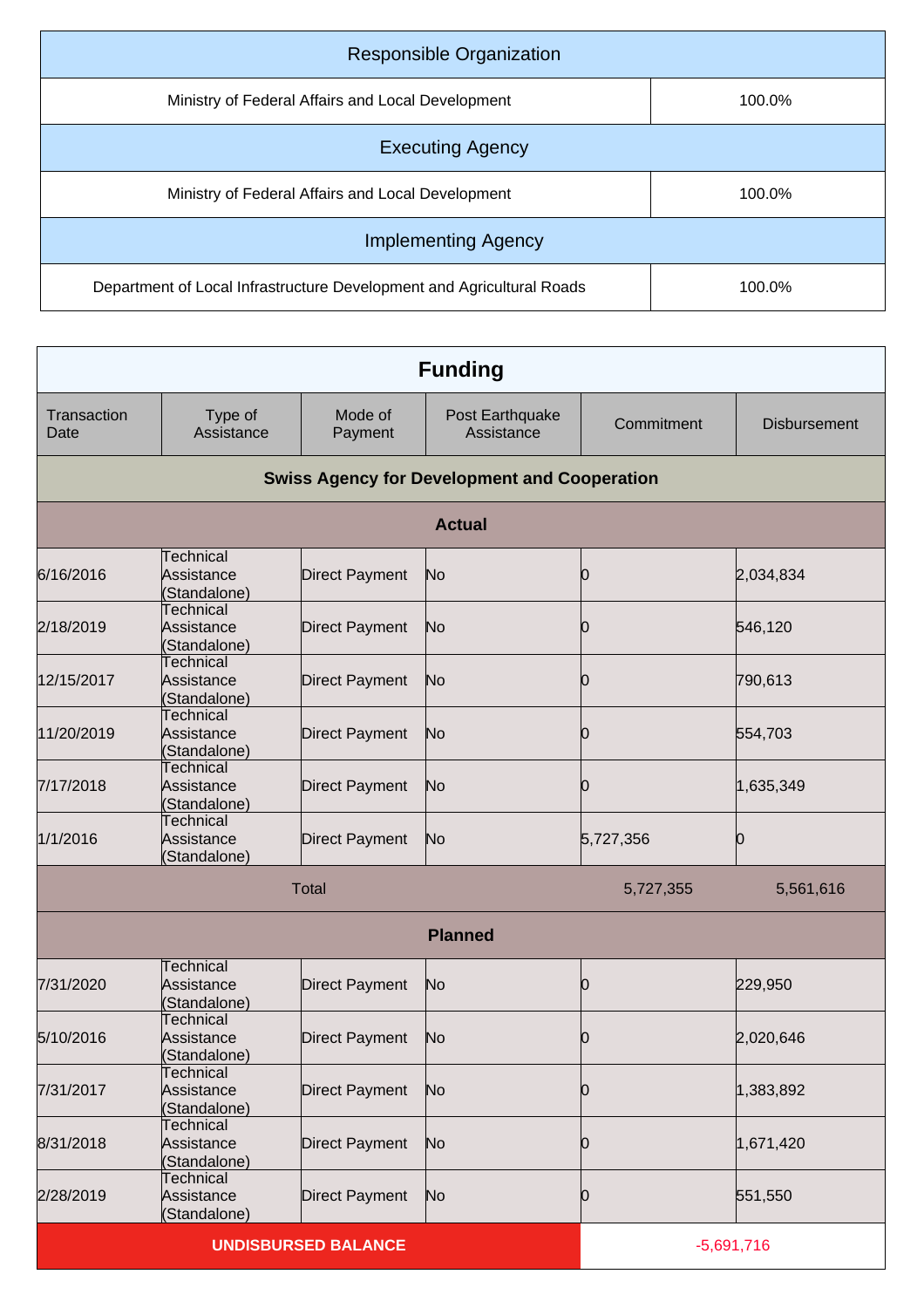| Transaction<br>Date                                  | Type of<br>Assistance                   | Mode of<br>Payment | Post Earthquake<br>Assistance | Commitment | <b>Disbursement</b> |
|------------------------------------------------------|-----------------------------------------|--------------------|-------------------------------|------------|---------------------|
| 12/31/2019                                           | Technical<br>Assistance<br>(Standalone) | Direct Payment     | No                            |            | 554,703             |
| Total                                                |                                         |                    | 0                             | 6,412,158  |                     |
| Total (Swiss Agency for Development and Cooperation) |                                         |                    | 5,727,355                     | 11,973,774 |                     |
| <b>UNDISBURSED BALANCE</b>                           |                                         |                    | $-6,246,419$                  |            |                     |

| <b>Progress Achieved</b>       |
|--------------------------------|
| Progress Achieved:             |
| Key Problems:                  |
| Steps Taken to Solve Problems: |

| <b>Funding Information</b>        |           |  |
|-----------------------------------|-----------|--|
| <b>Total Actual Commitment</b>    | 5,727,356 |  |
| <b>Total Planned Commitment</b>   | $\Omega$  |  |
| <b>Total Actual Disbursement</b>  | 5,561,619 |  |
| <b>Total Planned Disbursement</b> | 6,412,161 |  |